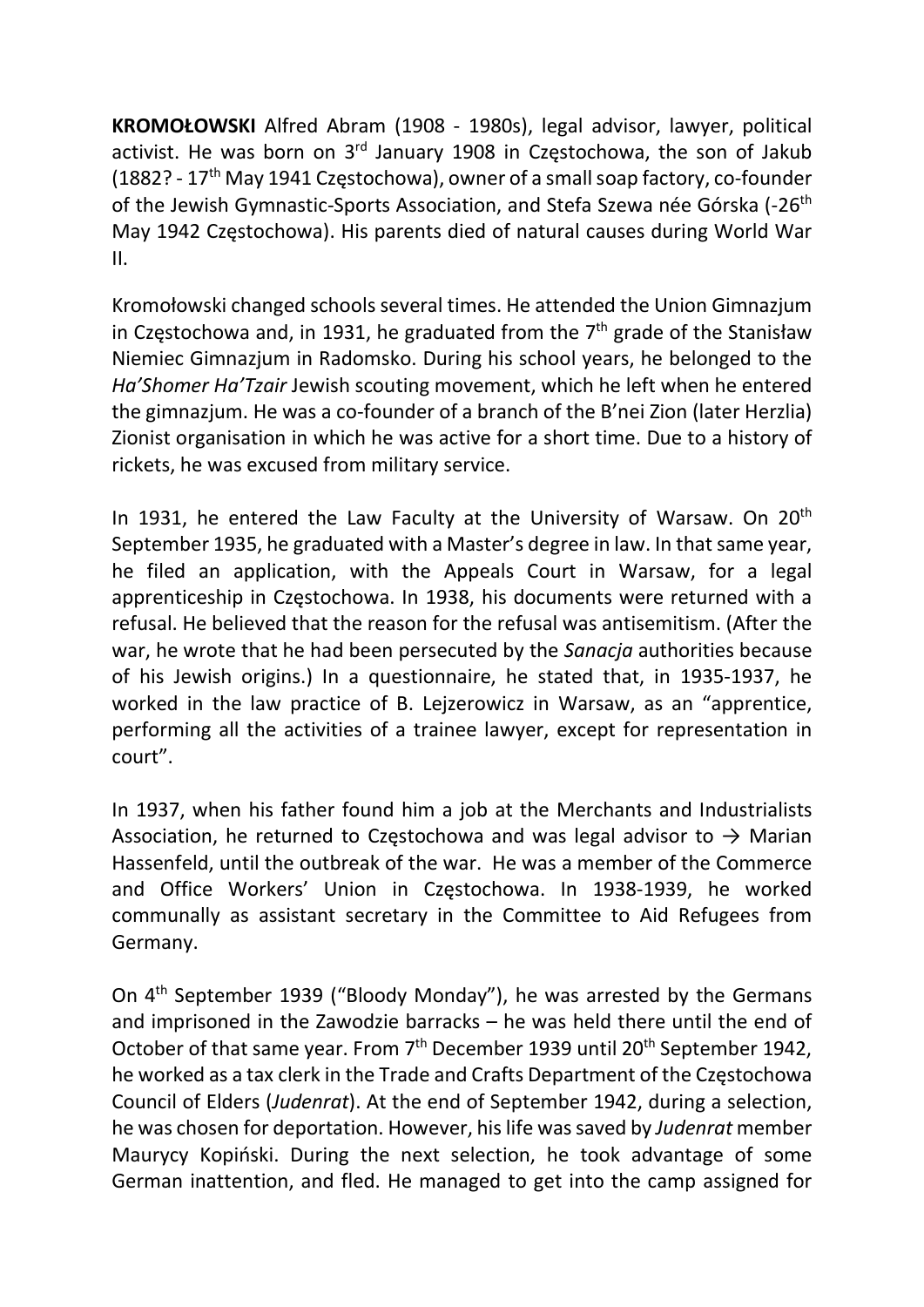Jews – the "Small Ghetto". Here, he was assigned to work in the Judenrat's housing office.

On 4th January 1943, he avoided deportation to the camp in Treblinka. However, in February, the Germans selected him for deportation to the Skarżysko camp. He was saved by his cousin Helenka Tenenbaum (the lover of Hauptmann Schupo, Paul Degenhardt). He obtained a job doing manual work with the Hagen company, which constructed railroads. He was later moved to the HASAG Apparatebau, where he was a quality department labourer. During a selection during the night of 19<sup>th</sup> March 1943, he was saved from death by the Jewish commandant of the camp  $\rightarrow$  Bernard Kurland. After suffering from typhus, he was given lighter work in a group of camp cleaners. On 16<sup>th</sup> January 1945. He avoided deportation and, at night, left the camp following the Germans' retreat.

At the end of 1945, he was nominated as a legal trainee at the Grodzki and District court in Częstochowa. However, he had to cease work due to "exhaustion and illness after going through the camp". In 1946-1949, he worked as an administration manager and then as a law clerk at the ZMC Tape Products Manufacturing Plant in Częstochowa. At the end of 1949, he was involved in organising the Local Retail Trade (MHD). He worked there as head of the planning department and as a law clerk. In 1950, he began working as the legal advisor to MHD in Częstochowa. In 1951, he began a legal apprenticeship at the law office of → Mieczysław Idźkowski in Częstochowa, and then worked at No.2 Legal Team in Częstochowa. In 1951, he was moved to organising the Local Construction Materials Industry Plant, where he was legal advisor, at the same time, working in the legal department of the "Twórczość" Cooperative. On 29th April 1953, he passed the examination at the Provincial Law Chamber Stalinogród (Katowice). He worked in the No.2 Legal Team in Częstochowa, with offices at al. Wolności 33.

In 1947, he joined the Democratic Front in Częstochowa and, as a party activist, he was head of ideological training and a member of the City Committee. From 1949, he served as a board member of the Jewish Culture and Art Society. At the end of 1950, it was transformed into the Częstochowa branch of the Jewish Social-Cultural Association in Poland. Kromołowski became a member of the executive and the ideological training committee.

He retired on  $1<sup>st</sup>$  November 1974 and continued working in a limited manner due to pension regulations. On 2<sup>nd</sup> September 1976, he resigned from legal practice. Soon after, with his wife and children, he left for Copenhagen. He died